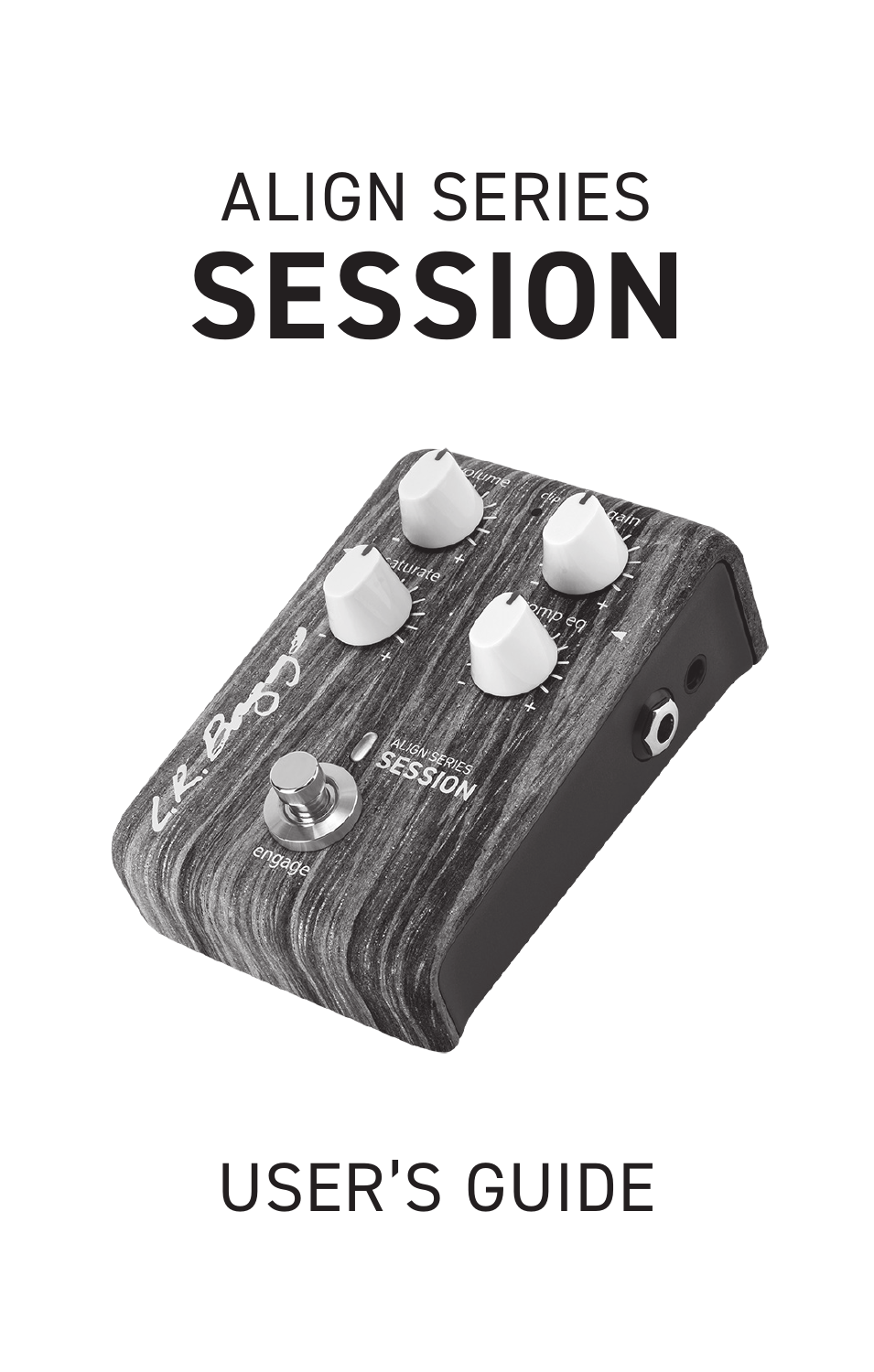# **INTRODUCTION**

Inspired by the LR Baggs Handcrafted Video Sessions and our experience in some of Nashville's great studios, the Align Session brings our signature studio sound to your live rig. Session circuitry enhances your acoustic pickup and imparts the rich sonic character that you'd expect from an experienced audio engineer using some of the world's finest studio gear. We've captured this studio magic and put it into a compact, easy-to-use acoustic pedal that will transform your live sound.

# **GETTING STARTED**

- 1. Power the Session with a 9V power supply or a 9V battery.
- 2. Plug your guitar into the  $\frac{1}{4}$ " input to activate the Session (upper **right hand** side) and a cable into the ¼" output (upper **left hand** side).
- 3. Adjust the gain control using the clip light. Read section A in this manual for setting your gain to the appropriate level.
- 4. Plug the ¼" cable into your amp, PA, or next pedal in the signal chain and experiment with the Session.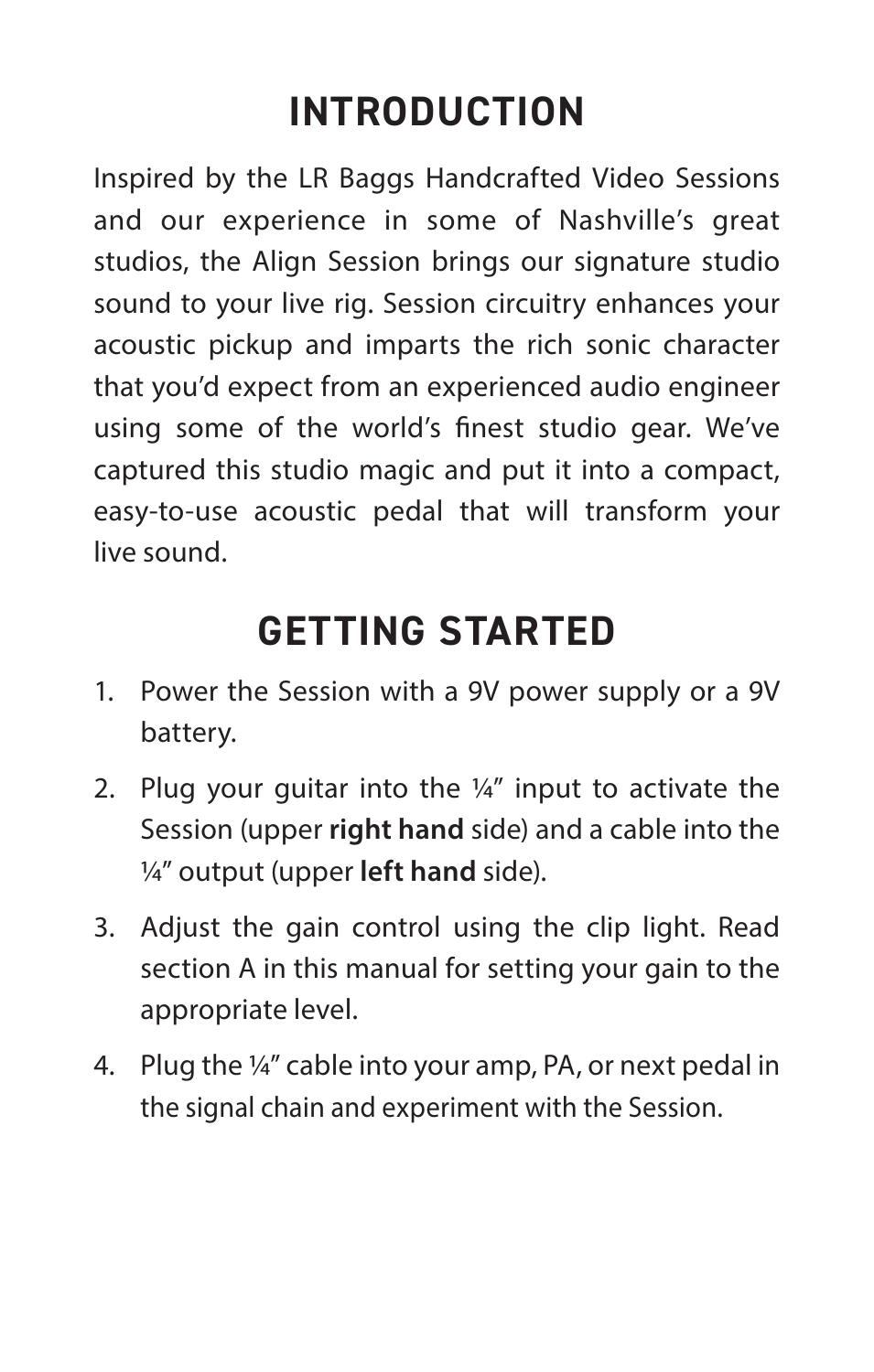

# **TOP FEATURES**

#### A. **GAIN**

Setting the gain is one of the most important keys to achieving optimum sound quality and signal-to-noise ratio. If you have a volume control on your guitar, make sure it is turned all the way up before setting the gain. Begin with the gain control in the counterclockwise position. Turn the control clockwise as you strum the guitar until the clip light flashes slightly at your loudest playing level. If it flashes too frequently, the input is clipping and you may experience unwanted distortion.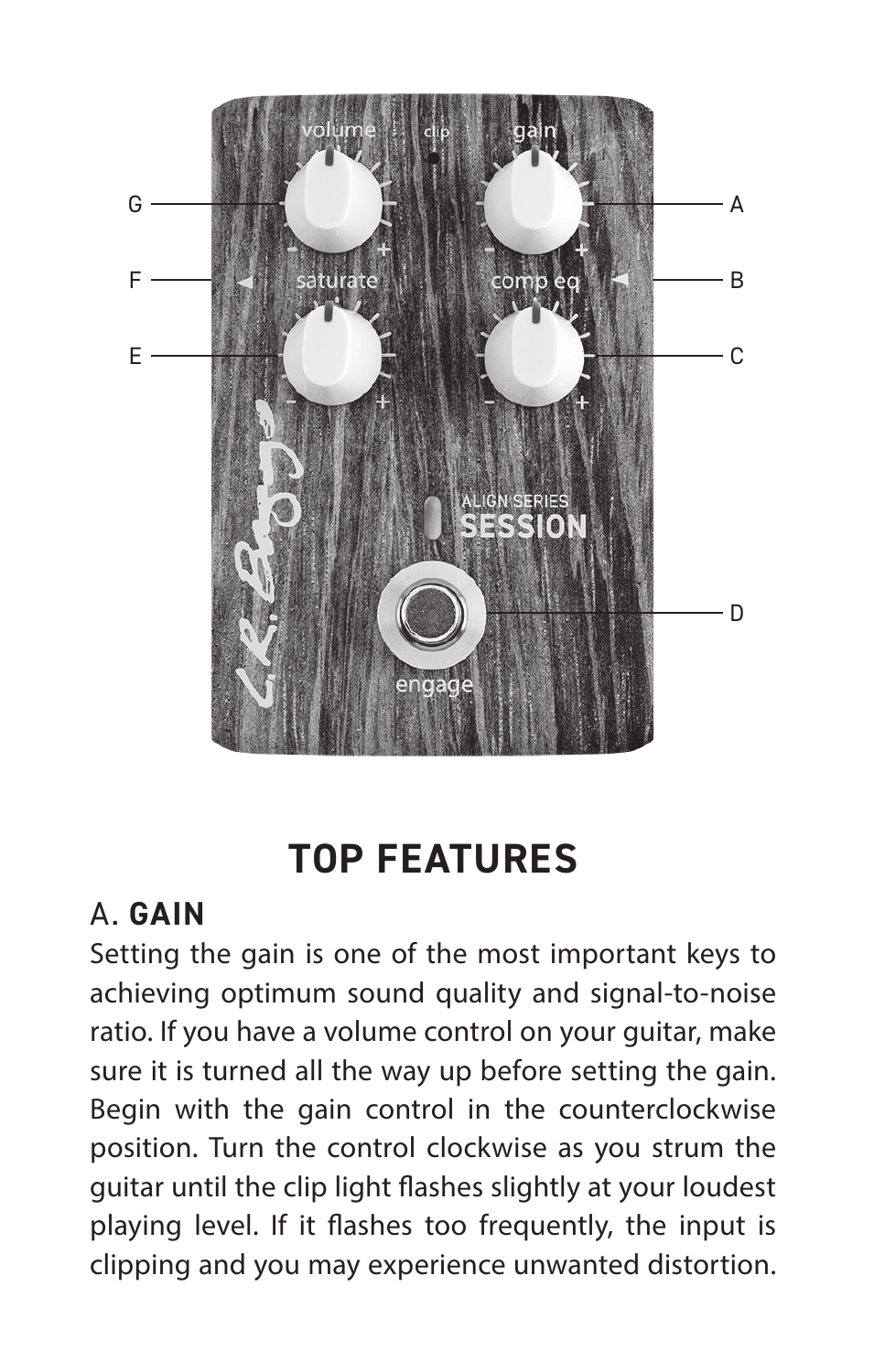# B. **INSTRUMENT INPUT**

The ¼" input is an unbalanced (mono), all-discrete input. Plugging into the input will activate the Session, therefore, unplugging will turn the system off.

#### C. **COMP EQ**

The Session features 3 narrowly focused bands of compression for taming common problematic frequencies and enhancing the voice of your guitar. The low, mid, and high frequency compressors are essentially "touch-sensitive" EQs that respond in real-time to your dynamics. The harder you strum, the more they compress and vice versa. When the knob is in the counterclockwise position, the effect is completely off. Turn the control clockwise and apply to taste.

## D. **ENGAGE**

Press the footswitch to engage the tone shaping tools. When the light is on, all of the controls of the Session are engaged. When the light is off, the whole pedal is true bypassed.

# E. **SATURATE**

The Session's analog saturation is voiced specifically for the acoustic guitar. Engage the effect to add warmth, dimension, and pleasing harmonic content while smoothing your signal for an enhanced, post-processed mix. Turn the control clockwise to saturate the signal.

# F. **¼" OUTPUT**

The ¼" output is an unbalanced, line level output. You can plug into any amp or device that has a ¼" input.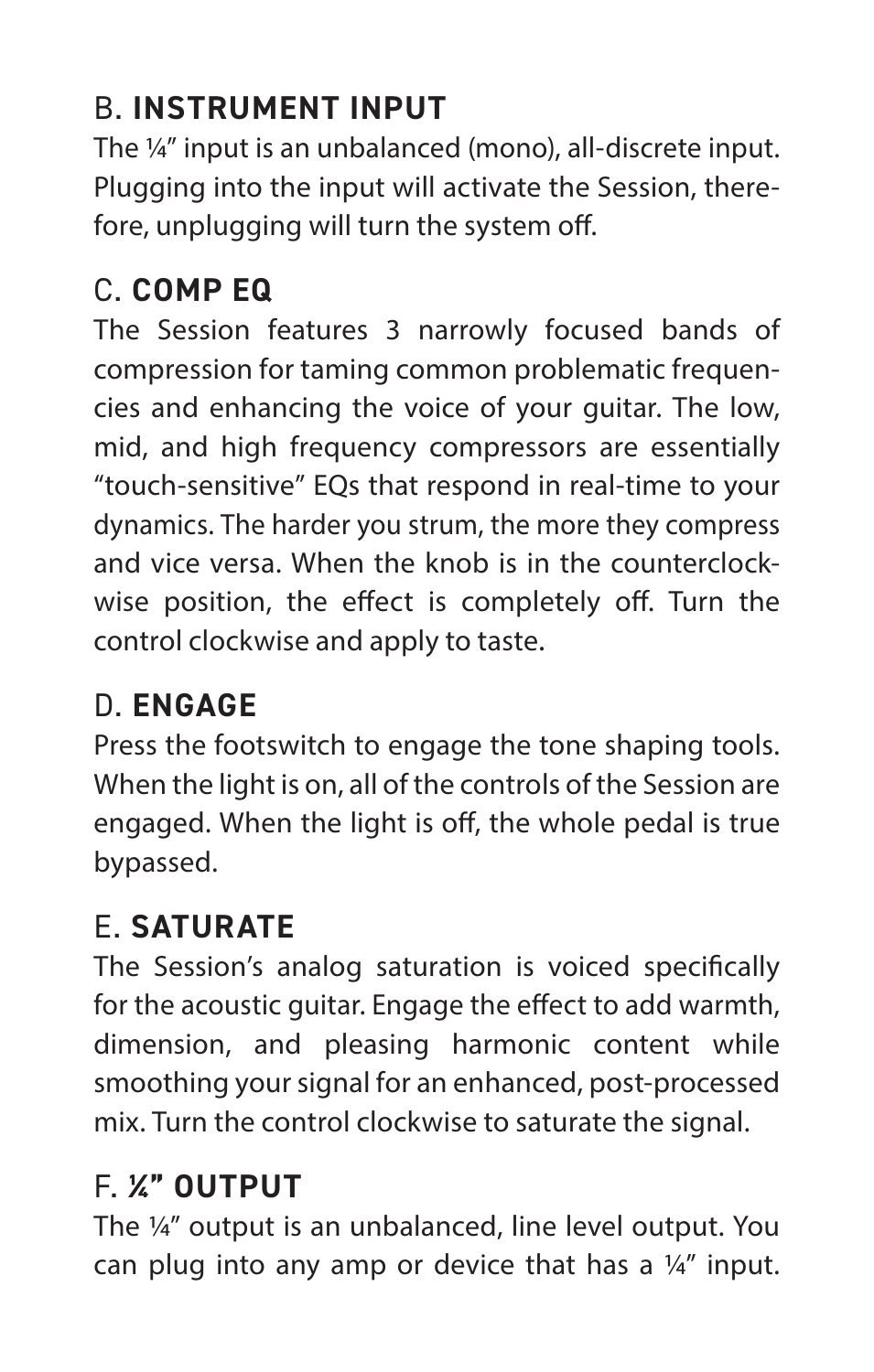We recommend running into any other LR Baggs Align pedals, DI's, or the Synapse Personal PA System.

#### G. **VOLUME**

The master volume will help you find a balance between your engaged and bypassed signal. It is only active when the engage light is on. Keep in mind that your saturation and gain controls will affect this balance.



# **SIDE FEATURES**

#### A. **DC INPUT**

The DC power input is designed for a standard 2mm plug commonly used with effects pedals and "floorbox" products. Most power supplies or multi-power devices designed for musical products may be used. 9VDC recommended with a 12VDC maximum. Plugging in a power supply will activate the Session.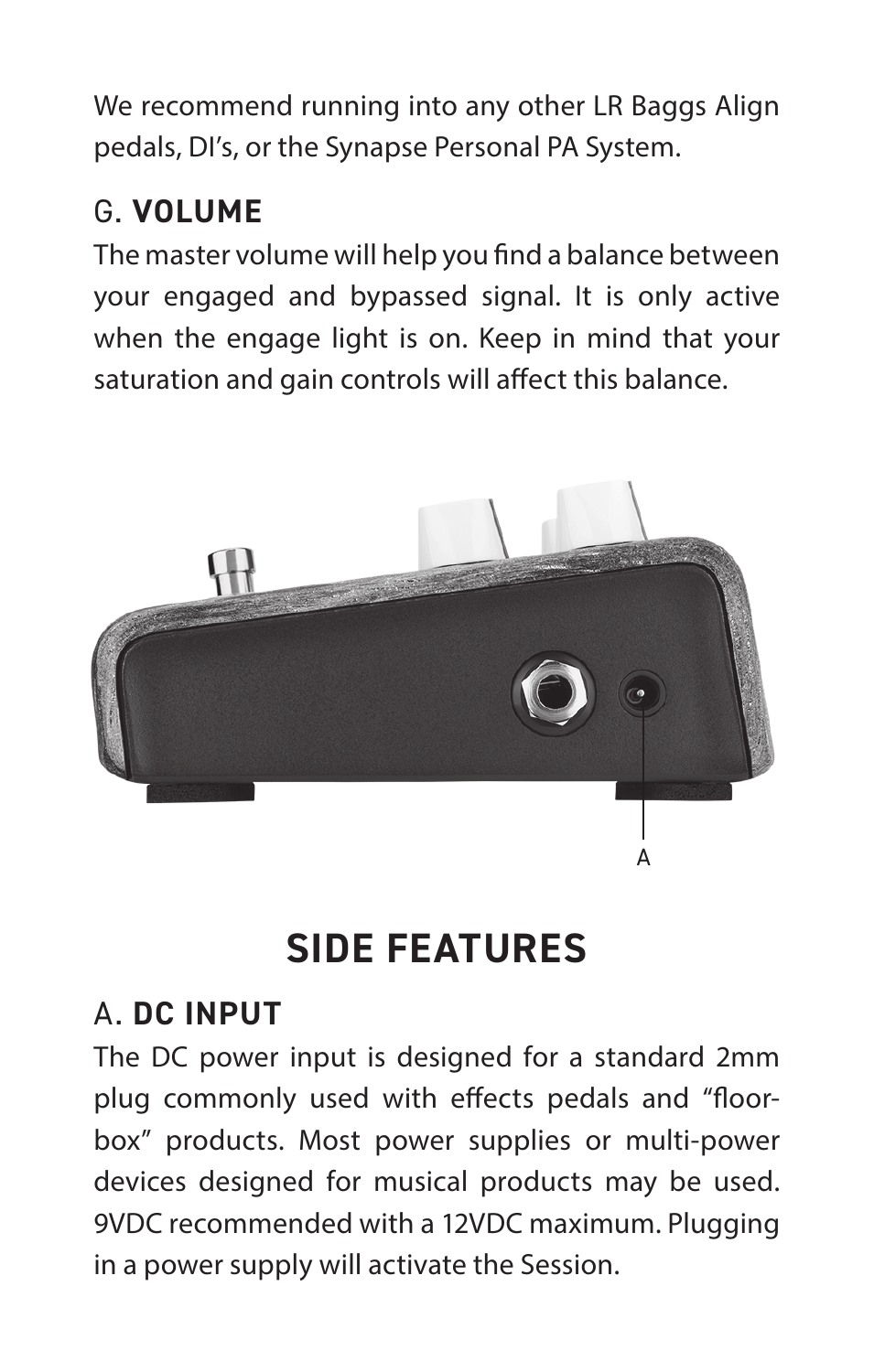# **SPECIFICATIONS**

# **1/4" INPUT**

Input Impedance: 5.1 Megohms Preamp Gain: -14dB to +20dB Input Level: -25dBv to +2dBv (0.056Vrms to 1.273Vrms)

## **LINE OUTPUT**

Output Level: -5dBv (0.566Vrms) Unbalanced Output Impedance: 220 Ohms

#### **POWER**

DC Power Consumption: 24mW Max at 9V DC Current Draw: 2.5mA Voltage Range: 7.5VDC – 12VDC Power Supply: 9VDC with 100mA minimum **\*IMPORTANT:** polarity Pos (+) on outside, Gnd (-) on center 9V Battery Life: 200 hours Signal to Noise: 90dB, Unweighted

#### **PHYSICAL CHARACTERISTICS**

0.85 Lbs, 5" Length x 3.25" Width x 2" Depth

*These specifications may change without notice.*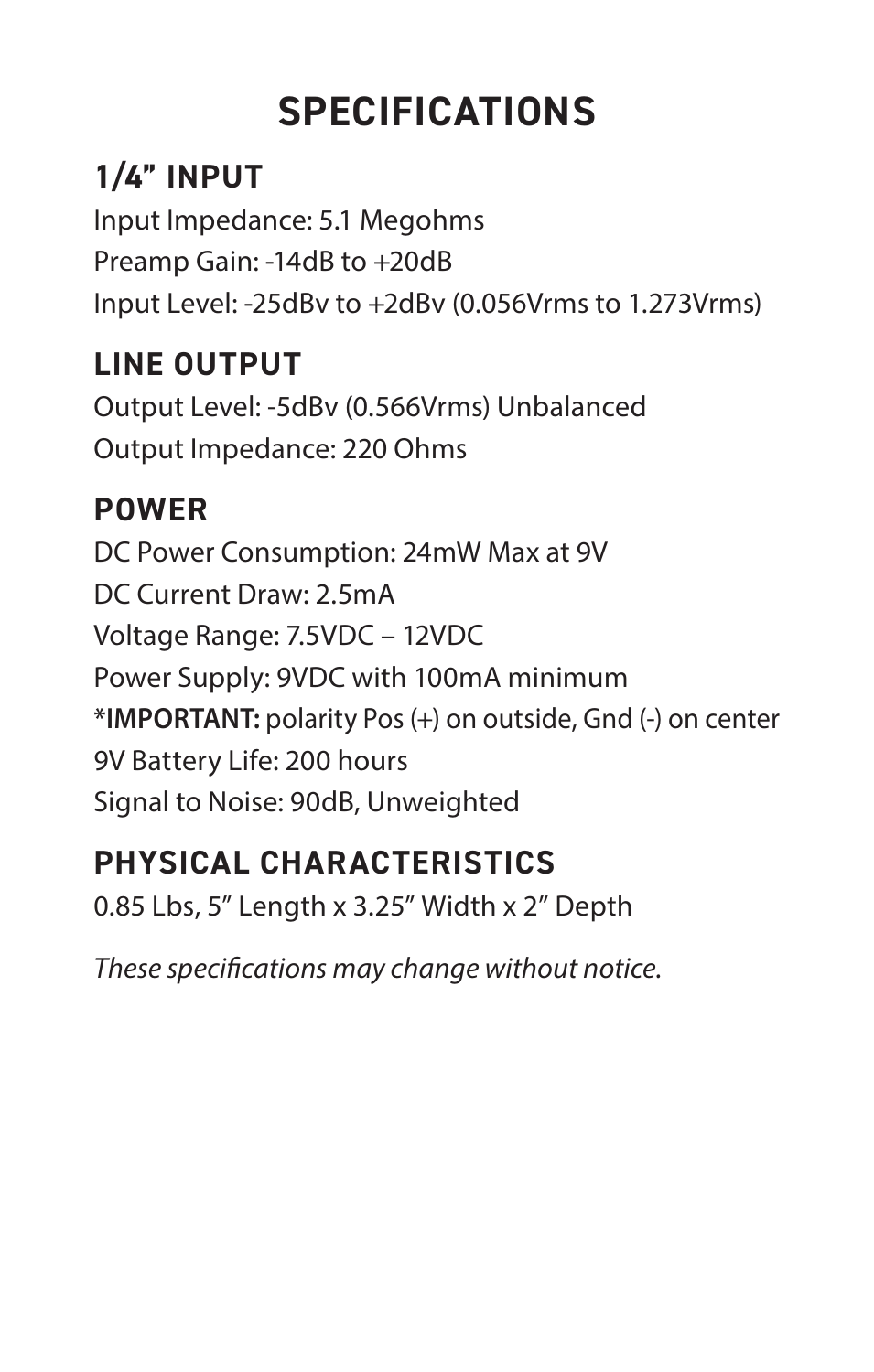# **PRODUCT REGISTRATION & WARRANTY INFORMATION**

#### **PRODUCT REGISTRATION**

Register the Align Session online at: **lrbaggs.com/register**

#### **LIMITED WARRANTY**

L.R. Baggs warrants to the using purchaser that this product shall be free of defects in workmanship and materials under normal and proper use for a period of one year. If you experience problems with the Align Session, please contact your dealer.

To learn more about this product, please visit: **lrbaggs.com/align**